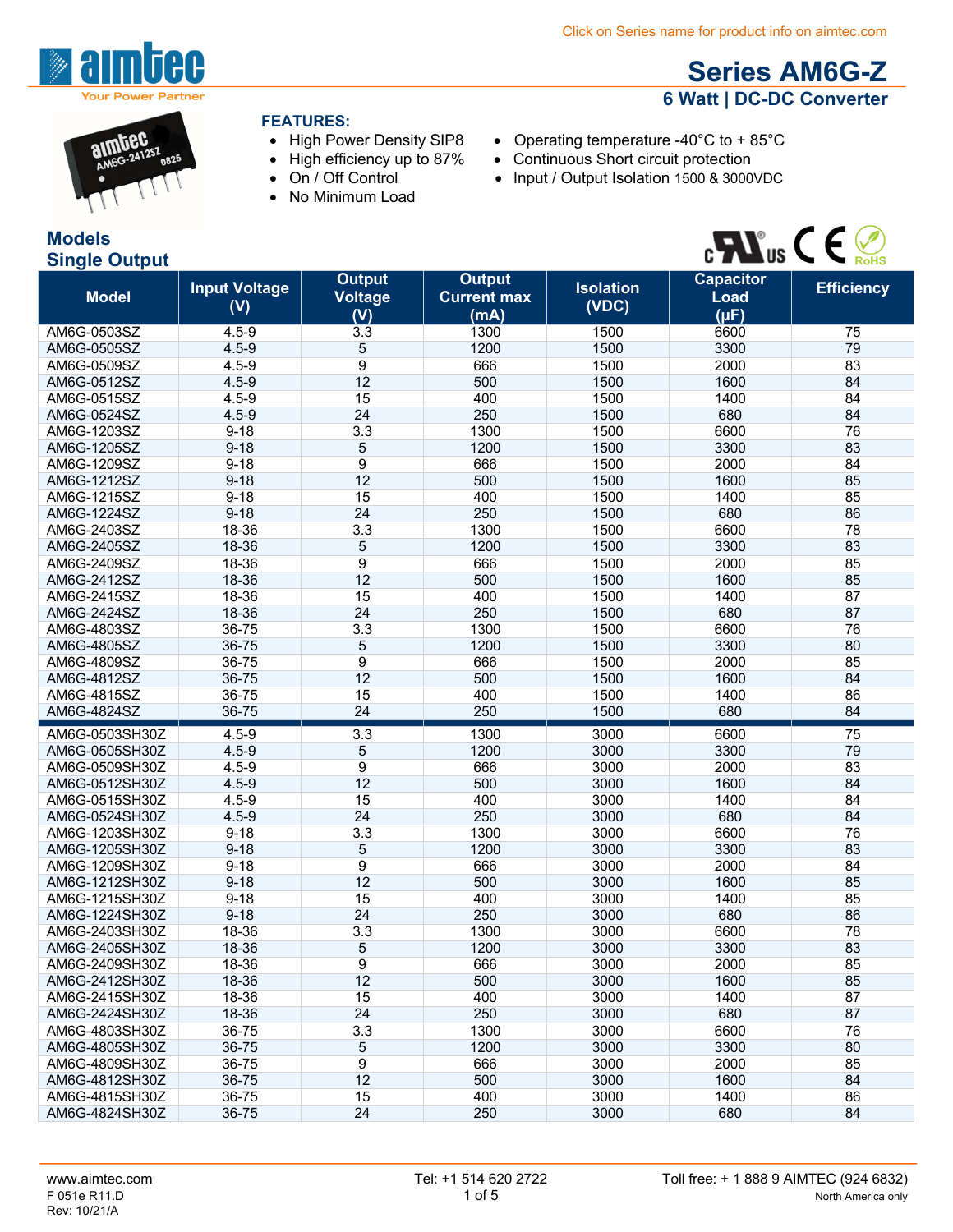

four Power Partner

**6 Watt | DC-DC Converter**

#### **Models Dual output**

| <b>Model</b>   | <b>Input Voltage</b><br>(V) | <b>Output</b><br><b>Voltage</b><br>(V) | <b>Output</b><br><b>Current max</b><br>(mA) | <b>Isolation</b><br>(VDC) | <b>Capacitor</b><br>Load<br>$(\mu F)$ | <b>Efficiency</b><br>$(\%)$ |
|----------------|-----------------------------|----------------------------------------|---------------------------------------------|---------------------------|---------------------------------------|-----------------------------|
| AM6G-0505DZ    | $4.5 - 9$                   | ±5                                     | ±600                                        | 1500                      | ±2000                                 | 81                          |
| AM6G-0512DZ    | $4.5 - 9$                   | ±12                                    | ±250                                        | 1500                      | ±900                                  | 84                          |
| AM6G-0515DZ    | $4.5 - 9$                   | ±15                                    | ±200                                        | 1500                      | ±660                                  | 84                          |
| AM6G-1205DZ    | $9 - 18$                    | ±5                                     | ±600                                        | 1500                      | ±2000                                 | 82                          |
| AM6G-1212DZ    | $9 - 18$                    | ±12                                    | ±250                                        | 1500                      | ±900                                  | 84                          |
| AM6G-1215DZ    | $9 - 18$                    | ±15                                    | ±200                                        | 1500                      | ±660                                  | 86                          |
| AM6G-2405DZ    | 18-36                       | ±5                                     | ±600                                        | 1500                      | ±2000                                 | 82                          |
| AM6G-2412DZ    | 18-36                       | ±12                                    | ±250                                        | 1500                      | ±900                                  | 84                          |
| AM6G-2415DZ    | 18-36                       | ±15                                    | ±200                                        | 1500                      | ±660                                  | 84                          |
| AM6G-4805DZ    | 36-75                       | ±5                                     | ±600                                        | 1500                      | ±2000                                 | 82                          |
| AM6G-4812DZ    | 36-75                       | ±12                                    | ±250                                        | 1500                      | ±900                                  | 85                          |
| AM6G-4815DZ    | 36-75                       | ±15                                    | ±200                                        | 1500                      | ±660                                  | 85                          |
| AM6G-0505DH30Z | $4.5 - 9$                   | ±5                                     | ±600                                        | 3000                      | ±2000                                 | 81                          |
| AM6G-0512DH30Z | $4.5 - 9$                   | ±12                                    | ±250                                        | 3000                      | ±900                                  | 84                          |
| AM6G-0515DH30Z | $4.5 - 9$                   | ±15                                    | ±200                                        | 3000                      | ±660                                  | 84                          |
| AM6G-1205DH30Z | $9 - 18$                    | ±5                                     | ±600                                        | 3000                      | ±2000                                 | 82                          |
| AM6G-1212DH30Z | $9 - 18$                    | ±12                                    | ±250                                        | 3000                      | ±900                                  | 84                          |
| AM6G-1215DH30Z | $9 - 18$                    | ±15                                    | ±200                                        | 3000                      | ±660                                  | 86                          |
| AM6G-2405DH30Z | 18-36                       | ±5                                     | ±600                                        | 3000                      | ±2000                                 | 82                          |
| AM6G-2412DH30Z | 18-36                       | ±12                                    | ±250                                        | 3000                      | ±900                                  | 84                          |
| AM6G-2415DH30Z | 18-36                       | ±15                                    | ±200                                        | 3000                      | ±660                                  | 84                          |
| AM6G-4805DH30Z | 36-75                       | ±5                                     | ±600                                        | 3000                      | ±2000                                 | 82                          |
| AM6G-4812DH30Z | 36-75                       | ±12                                    | ±250                                        | 3000                      | ±900                                  | 85                          |
| AM6G-4815DH30Z | 36-75                       | ±15                                    | ±200                                        | 3000                      | ±660                                  | 85                          |

NOTE: All specifications in this datasheet are measured at an ambient temperature of 25°C, humidity<75%, nominal input voltage and at rated output load unless otherwise specified

#### **Input Specifications**

| <b>Parameters</b>                   | <b>Nominal</b>                                                   | <b>Typical</b> | <b>Maximum</b> | <b>Units</b> |  |
|-------------------------------------|------------------------------------------------------------------|----------------|----------------|--------------|--|
|                                     | 5                                                                | $4.5 - 9$      |                |              |  |
| Voltage range                       | 12                                                               | $9 - 18$       |                | <b>VDC</b>   |  |
|                                     | 24                                                               | 18-36          |                |              |  |
|                                     | 48                                                               | 36-75          |                |              |  |
| Filter                              | Capacitor                                                        |                |                |              |  |
| Transient recovery time             | 100% - 25% load, 25% load step change                            | 500            |                | μs           |  |
| <b>Transient Response deviation</b> | 100% - 25% load, 25% load step change, 3.3 & 5Vout               |                | ±5             | $\%$         |  |
|                                     | 100% - 25% load, 25% load step change, Others                    |                | ±3             |              |  |
| Start up time                       |                                                                  | 30             |                | ms           |  |
|                                     | 5 Vin                                                            | $-0.7 - 15$    |                |              |  |
| Absolute Maximum Rating             | $12$ Vin                                                         | $-0.7 - 25$    |                | <b>VDC</b>   |  |
|                                     | 24 Vin                                                           | $-0.7 - 50$    |                |              |  |
|                                     | 48 Vin                                                           | $-0.7 - 100$   |                |              |  |
| Peak Input Voltage Time             |                                                                  |                | 100            | ms           |  |
| Input reflected ripple current*     |                                                                  | 30             |                | mA p-p       |  |
| On/Off Control                      | $ON - high$ impedance or open;                                   |                |                |              |  |
|                                     | OFF – 2-4mA input current through $1K\Omega$ (standby 2.5mA max) |                |                |              |  |

\* The input reflected ripple current should be measured with a 12μH inductor and a 47μF input capacitor (ESR<1Ω at 100 KHz)

#### **Isolation Specifications**

| <b>Parameters</b>  | <b>Conditions</b> | <b>Typical</b> | <b>Rated</b> | <b>Units</b> |
|--------------------|-------------------|----------------|--------------|--------------|
| Tested I/O voltage | 60 sec            |                | 1500 & 3000  | VDC          |
| Resistance         |                   | 1000           |              | <b>MOhm</b>  |
| Capacitance        |                   | 50             |              | p⊦           |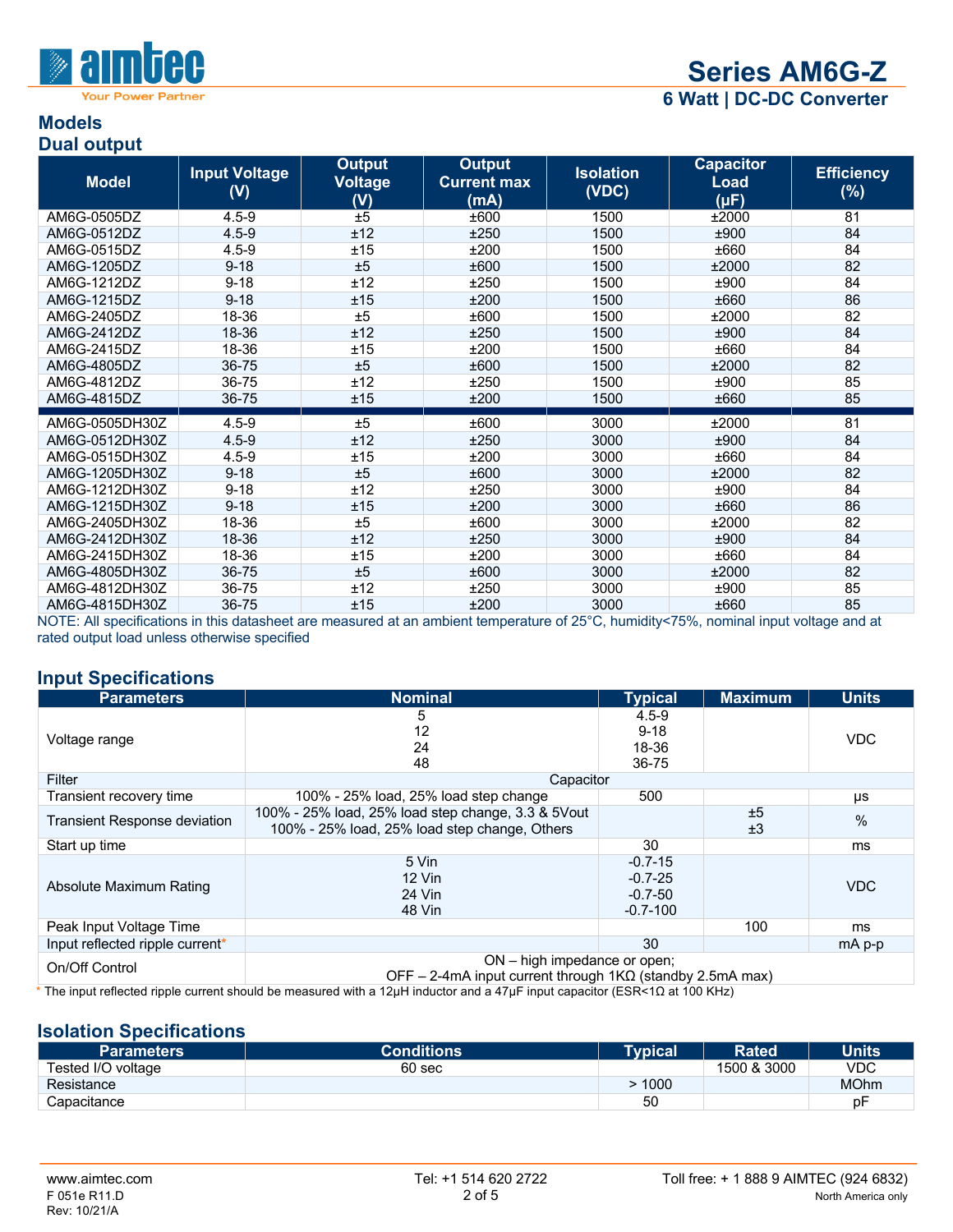### AA Ŵ

## **Series AM6G-Z**

**6 Watt | DC-DC Converter**

#### **Output Specifications**

| <b>Parameters</b>                            | <b>Conditions</b>                             | <b>Typical</b> | <b>Maximum</b> | <b>Units</b> |  |  |
|----------------------------------------------|-----------------------------------------------|----------------|----------------|--------------|--|--|
| Voltage accuracy                             |                                               | ±1             |                | %            |  |  |
| Cross Regulation (Dual)                      | 1st output 25-100% load, 2nd output 100% load | ±5             |                | %            |  |  |
| Short Circuit protection                     | Continuous                                    |                |                |              |  |  |
| <b>Short Circuit restart</b>                 | Auto recovery                                 |                |                |              |  |  |
| Line voltage regulation                      | LL~HL                                         |                | ±0.2           | $\%$         |  |  |
| Load voltage regulation                      | 0-100% load                                   |                | ±1             | $\%$         |  |  |
| Temperature coefficient                      |                                               | ±0.02          |                | $\%$ /°C     |  |  |
| Ripple & Noise*                              | At 20MHz Bandwidth                            |                | 75             | $mV$ p-p     |  |  |
| $+11$ $-1$ $-1$ $-21$ $-22$ $-1$ $-10$ $-12$ |                                               |                |                |              |  |  |

Measured with a  $0.1\mu$ F CC and a  $10\mu$ F EC.

#### **General Specifications**

| <b>Parameters</b>       | <b>Conditions</b>                                           | <b>Typical</b>  | <b>Maximum</b> | <b>Units</b> |  |
|-------------------------|-------------------------------------------------------------|-----------------|----------------|--------------|--|
| Switching frequency     | 100% load                                                   | >100            |                | <b>KHz</b>   |  |
| Operating temperature   | See Derating Chart                                          | $-40$ to $+85$  |                | °С           |  |
| Storage temperature     |                                                             | $-55$ to $+125$ |                | °C           |  |
| Max Case temperature    |                                                             |                 | $+105$         | °С           |  |
| Cooling                 | Free air convection                                         |                 |                |              |  |
| <b>Humidity</b>         |                                                             |                 | 95             | %            |  |
| Case material           | Non-conductive black plastic                                |                 |                |              |  |
| <b>Pin Material</b>     | C5191R-H Solder coated                                      |                 |                |              |  |
| Weight                  |                                                             | 4.5             |                | g            |  |
| Dimensions (LXWXH)      | $0.86 \times 0.36 \times 0.44$ inch 21.85 x 9.20 x 11.10 mm |                 |                |              |  |
| <b>MTBF</b>             | >770,000 hrs (MIL-HDBK -217F, Ground Benign, t=+25°C)       |                 |                |              |  |
| Maximum soldering temp. | 1.5mm from case for 10 second                               |                 | 260            | °C           |  |

#### **Safety Specifications**

| <b>Parameters</b>      |                                                                   |
|------------------------|-------------------------------------------------------------------|
| <b>Agency Approval</b> | CE, UL (EN/UL 60950-1, 62368-1)                                   |
|                        | EN 55032, Class A, with external EMI filter circuit               |
|                        | Designed to meet IEC60950-1, 62368-1                              |
|                        | IEC61000-4-2, Perf. Criteria A                                    |
| <b>Standards</b>       | IEC61000-4-3. Perf. Criteria A                                    |
|                        | IEC61000-4-4, Perf. Criteria A (external 330uF/100V cap required) |
|                        | IEC61000-4-5, Perf. Criteria A (external 330uF/100V cap required) |
|                        | IEC61000-4-6, Perf. Criteria A                                    |
|                        | IEC61000-4-8, Perf. Criteria A                                    |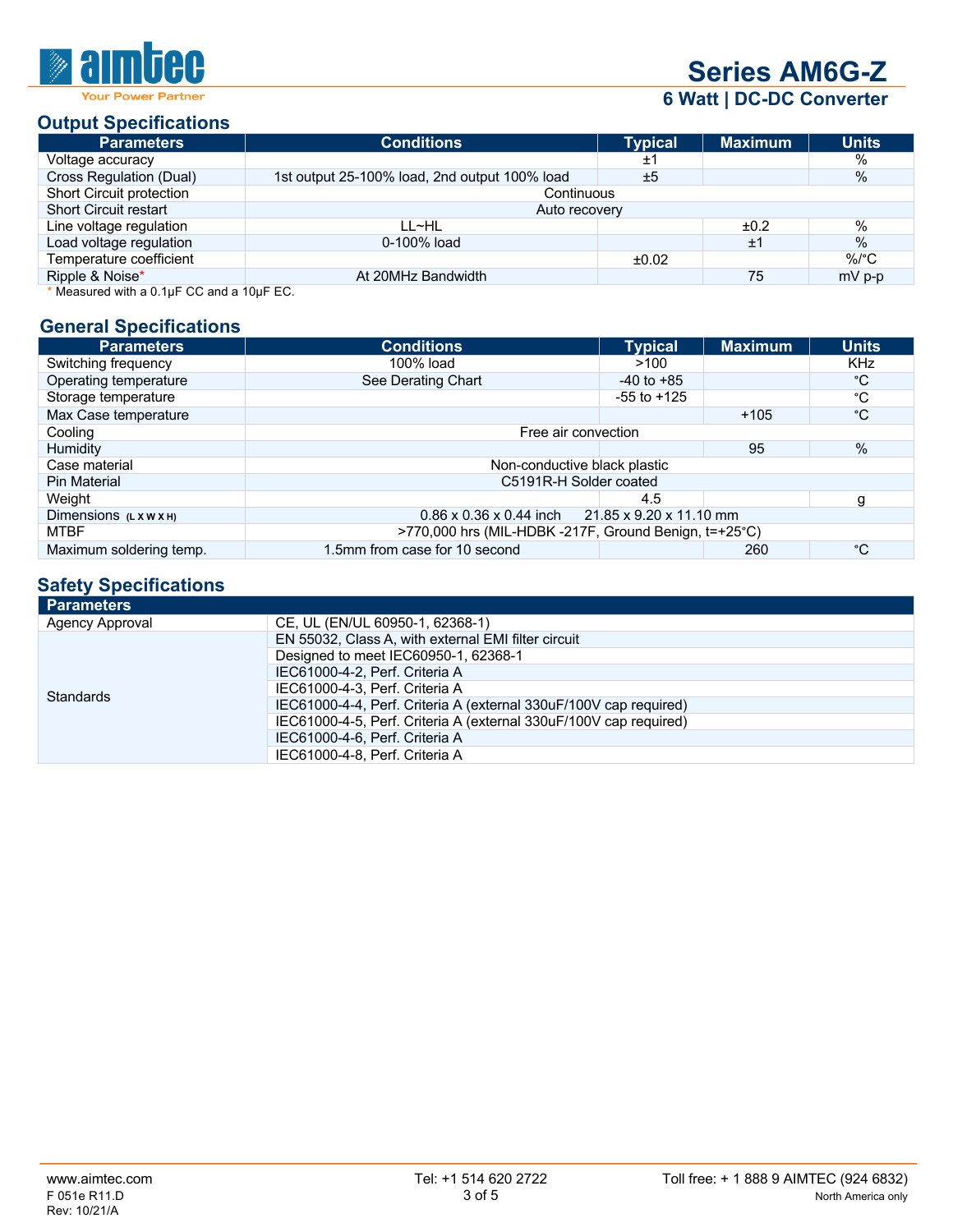

#### **Pin Out Specifications Dimensions**

| 1500 & 3000VDC     |                             |  |  |
|--------------------|-----------------------------|--|--|
| <b>Single</b>      | <b>Dual</b>                 |  |  |
| - V Input          | - V Input                   |  |  |
|                    | + V Input                   |  |  |
|                    | On/Off Control              |  |  |
| N.C.               | N.C.                        |  |  |
| + V Output         | + V Output                  |  |  |
| - V Output         | Common                      |  |  |
| N.C.<br>- V Output |                             |  |  |
|                    | + V Input<br>On/Off Control |  |  |





**Series AM6G-Z 6 Watt | DC-DC Converter**

Note: Unit: mm(inch) Pin pitch and length tolerance: ±0.35mm (±0.014) Case tolerance: ±0.50mm (±0.02)

**Derating**